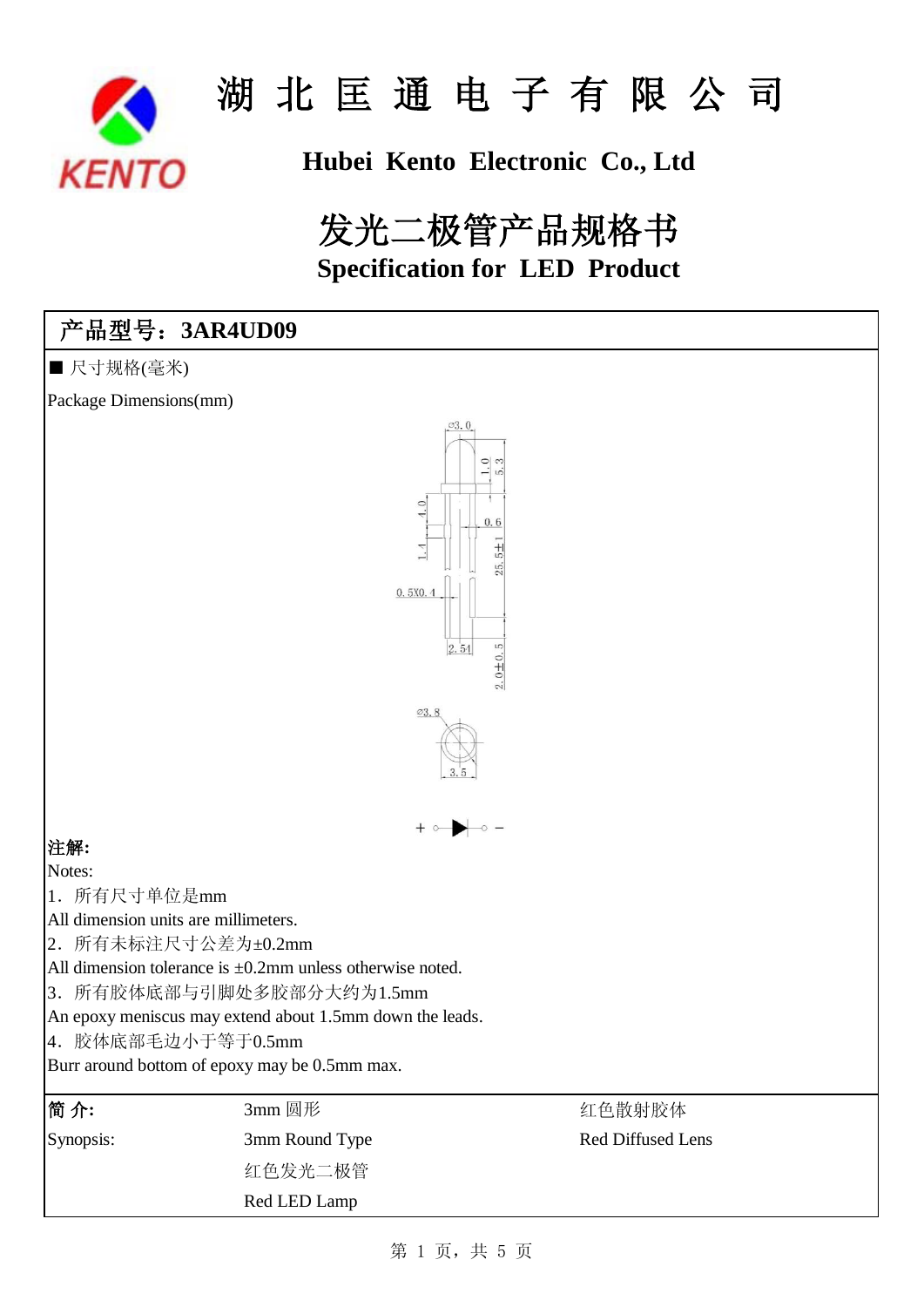

## **Hubei Kento Electronic Co., Ltd**

| 产品型号: 3AR4UD09                                                               |                                                           |                                    |      |      |                 |             |  |  |
|------------------------------------------------------------------------------|-----------------------------------------------------------|------------------------------------|------|------|-----------------|-------------|--|--|
| ■ 主要光电特性 (室温 = 25°C)Typical Electrical & Optical Characteristics (Ta = 25°C) |                                                           |                                    |      |      |                 |             |  |  |
| 项目                                                                           | 符号                                                        | 条件                                 | 最小值  | 典型值  | 最大值             | 单位          |  |  |
| <b>ITEMS</b>                                                                 | <b>SYMBOL</b>                                             | <b>CONDITION</b>                   | MIN. | TYP. | MAX.            | <b>UNIT</b> |  |  |
| 正向电压                                                                         | <b>VF</b>                                                 | $IF = 20mA$                        | 1.4  | 1.8  | 2.5             | V           |  |  |
| <b>Forward Voltage</b>                                                       |                                                           |                                    |      |      |                 |             |  |  |
| 反向电流                                                                         | IR                                                        | $VR = 5V$                          | ---  |      | 1.1             | $\mu A$     |  |  |
| <b>Reverse Current</b>                                                       |                                                           |                                    |      |      |                 |             |  |  |
| 主波长                                                                          | $\lambda$ D                                               | $IF = 20mA$                        | 620  |      | 630             | nm          |  |  |
| Dominant Wavelength                                                          |                                                           |                                    |      |      |                 |             |  |  |
| 发光强度                                                                         | IV                                                        | $IF = 20mA$                        | 367  | 421  | 480             | mcd         |  |  |
| <b>Luminous Intensity</b>                                                    |                                                           |                                    |      |      |                 |             |  |  |
| 50%能量发光视角                                                                    | $2\theta\frac{1}{2}$                                      | $IF = 20mA$                        |      | 52   | ---             | deg         |  |  |
| 50% Power Viewing Angle                                                      |                                                           |                                    |      |      |                 |             |  |  |
|                                                                              | ■ 最大绝对额定值(室温 = 25℃)Absolute Maximum Ratings at (Ta = 25℃) |                                    |      |      |                 |             |  |  |
| 项目<br><b>ITEMS</b>                                                           | 符号                                                        | 最大绝对额定值<br>ABSOLUTE MAXIMUM RATING |      |      | 单位              |             |  |  |
|                                                                              | <b>SYMBOL</b>                                             |                                    |      |      | <b>UNIT</b>     |             |  |  |
| 正向电流<br><b>Forward Current</b>                                               | IF                                                        | 50                                 |      |      |                 | mA          |  |  |
| 峰值正向电流                                                                       |                                                           |                                    |      |      |                 |             |  |  |
| <b>Peak Forward Current</b>                                                  | <b>IFP</b>                                                | 220                                |      |      |                 | mA          |  |  |
| 连续工作电流                                                                       |                                                           |                                    |      |      |                 |             |  |  |
| <b>Continuous Forward Current</b>                                            | $\mathbb{L}$<br>20                                        |                                    |      | mA   |                 |             |  |  |
| 反向电压                                                                         |                                                           |                                    |      |      | V               |             |  |  |
| <b>Reverse Voltage</b>                                                       | <b>VR</b>                                                 | 5                                  |      |      |                 |             |  |  |
| 功耗                                                                           |                                                           |                                    |      |      | mW              |             |  |  |
| <b>Power Dissipation</b>                                                     | PD                                                        | 90                                 |      |      |                 |             |  |  |
| 工作温度                                                                         |                                                           | $-40 \sim +80$                     |      |      | $^{\circ}$ C    |             |  |  |
| <b>Operation Temperature</b>                                                 | Topr                                                      |                                    |      |      |                 |             |  |  |
| 贮存温度                                                                         | <b>Tstg</b>                                               | $-40 \sim +80$                     |      |      | $\rm ^{\circ}C$ |             |  |  |
| <b>Storage Temperature</b>                                                   |                                                           |                                    |      |      |                 |             |  |  |
| 引脚镀锡温度                                                                       | 最大温度260℃,最长时间5秒<br>Tsol                                   |                                    |      |      |                 |             |  |  |
| <b>Lead Soldering Temperature</b>                                            |                                                           | Max.260 °C for 5 sec Max.          |      |      |                 |             |  |  |

IFP 条件:脉冲宽度小于等于10 分钟

IFP Conditions:Pulse Width≤10msec duty≤1/10

Tsol 条件: 离胶体底部4mm 处为基础

Tsol Conditions: 4mm from the base of the epoxy bulb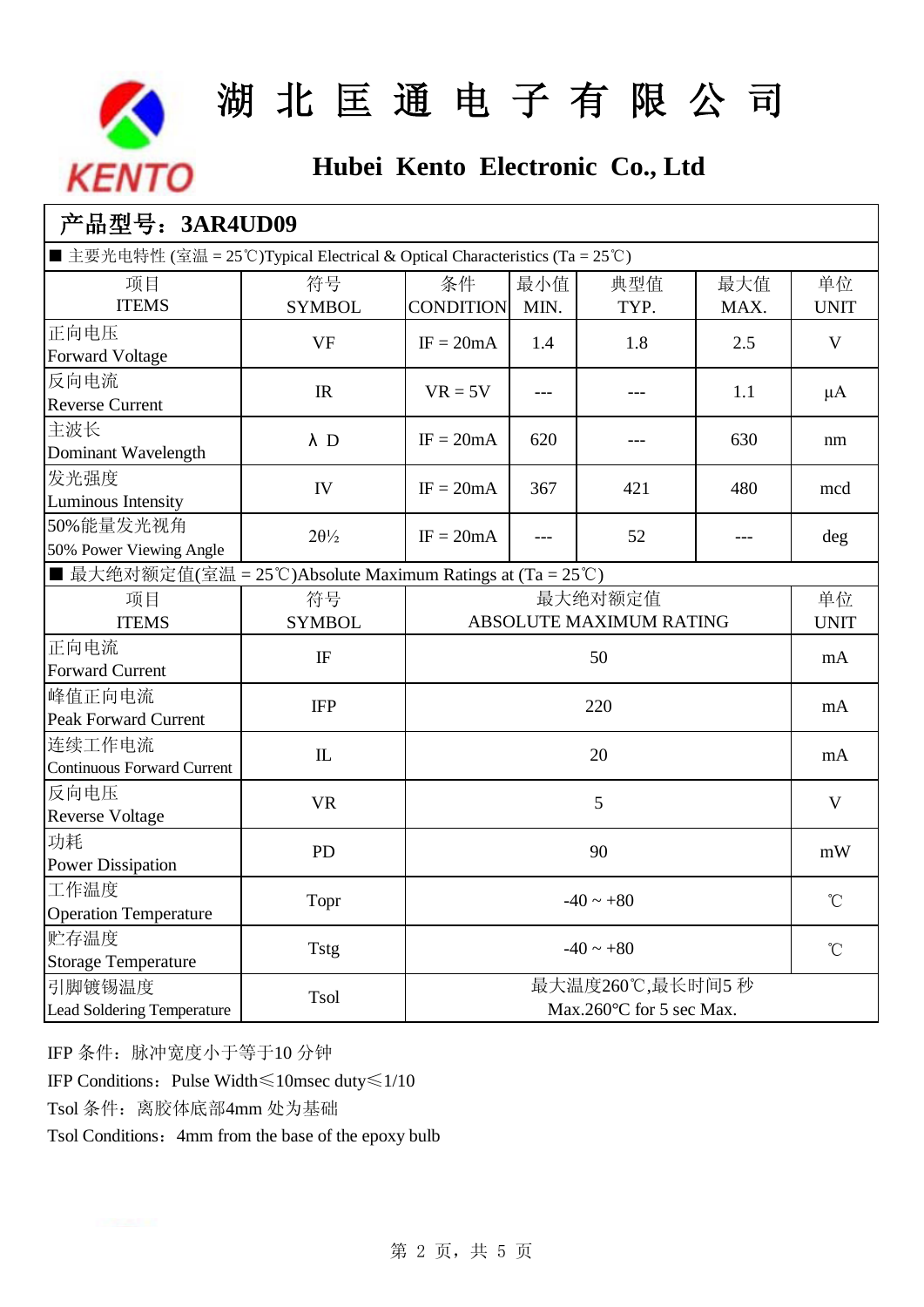

## **Hubei Kento Electronic Co., Ltd**

### 产品型号:**3AR4UD09**

■ 半功视角

Spatial Distribution



#### ■ 可靠性试验

Reliability Performance

| INCHAUMHY I CHUIMHAINC<br>测试分类 | 测试项目                      | 测试条件                                                                                                          | 测试持续时间               | 抽样大小        | 判定       |
|--------------------------------|---------------------------|---------------------------------------------------------------------------------------------------------------|----------------------|-------------|----------|
| <b>Test Classification</b>     | <b>Test Item</b>          | <b>Test Conditions</b>                                                                                        | <b>Test Duration</b> | Sample Size | Standard |
| 寿命测试                           | 寿命测试                      |                                                                                                               |                      | 10PCS       |          |
| Life Test                      | Life Test                 | Ta= $25^{\circ}$ C $\pm$ 5 $^{\circ}$ C, IF=20mA                                                              | 1000小时(hrs)          |             |          |
|                                | 热冲击测试                     | $-10^{\circ}\text{C} \pm 5^{\circ}\text{C} \leftarrow \rightarrow +100^{\circ}\text{C} \pm 5^{\circ}\text{C}$ |                      | 10PCS       |          |
|                                | <b>Thermal Shock Test</b> | 5min. 10sec. 5min.                                                                                            | 100循环(cycles)        |             |          |
|                                | 冷热循环测试                    | $-55^{\circ}C + 5^{\circ}C \leftarrow \rightarrow +85^{\circ}C + 5^{\circ}C$                                  |                      | 10PCS       |          |
|                                | Temperature Cycle Test    | 30min. 5min. 30min.                                                                                           | 100循环(cycles)        |             |          |
| 环境测试                           | 高温高湿测试                    | $Ta=85^{\circ}C \pm 5^{\circ}C$                                                                               |                      | 10PCS       |          |
| <b>Environment Test</b>        | High Temperature &        | RH = 85% ± 0.5 %RH                                                                                            | 240小时(hrs)           |             |          |
|                                | <b>High Humidity Test</b> |                                                                                                               |                      |             |          |
|                                | 高温贮存测试                    |                                                                                                               |                      | 10PCS       |          |
|                                | <b>High Temperature</b>   | Ta= $100^{\circ}$ C $\pm$ 5 $^{\circ}$ C                                                                      | 1000小时(hrs)          |             |          |
|                                | Storage                   |                                                                                                               |                      |             |          |
|                                | 低温贮存测试                    |                                                                                                               |                      | 10PCS       |          |
|                                | Low Temperature           | Ta=-55 $^{\circ}$ C $\pm$ 5 $^{\circ}$ C                                                                      | 1000小时(hrs)          |             |          |
|                                | Storage                   |                                                                                                               |                      |             |          |
|                                | 抗焊接热度                     |                                                                                                               | 5 秒(sec.)            |             |          |
| 机械测试                           | Resistance to             | Ta=260℃ ±5℃                                                                                                   |                      | 10PCS       |          |
| <b>Mechanical Test</b>         | Soldering Heat            |                                                                                                               |                      |             |          |
|                                | 引脚折弯                      | 负荷2.5 牛顿(0.25 千克)                                                                                             |                      | 10PCS       |          |
|                                | Lead Integrity            | $0^{\circ}$ ~ 90 $^{\circ}$ ~ 0 $^{\circ}$                                                                    | 3 回合(times)          |             |          |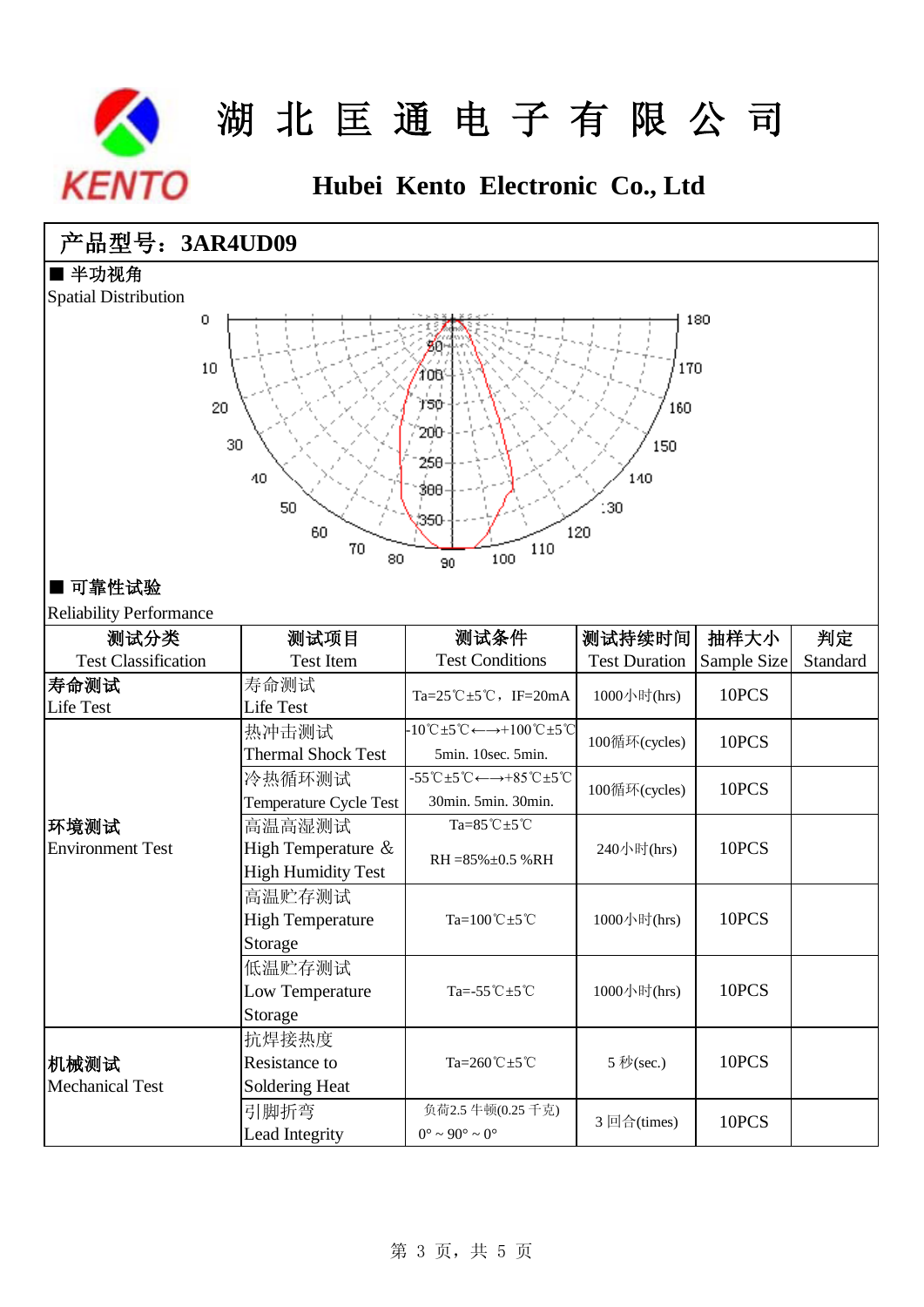

## **Hubei Kento Electronic Co., Ltd**

### 产品型号:**3AR4UD09**

### ■典型的光电特性曲线 (Ta=25℃ 除非不同地方)

Typical Optical/Electrical Characteristics Curves (Ta=25℃ Unless Otherwise Noted)



第 4 页, 共 5 页